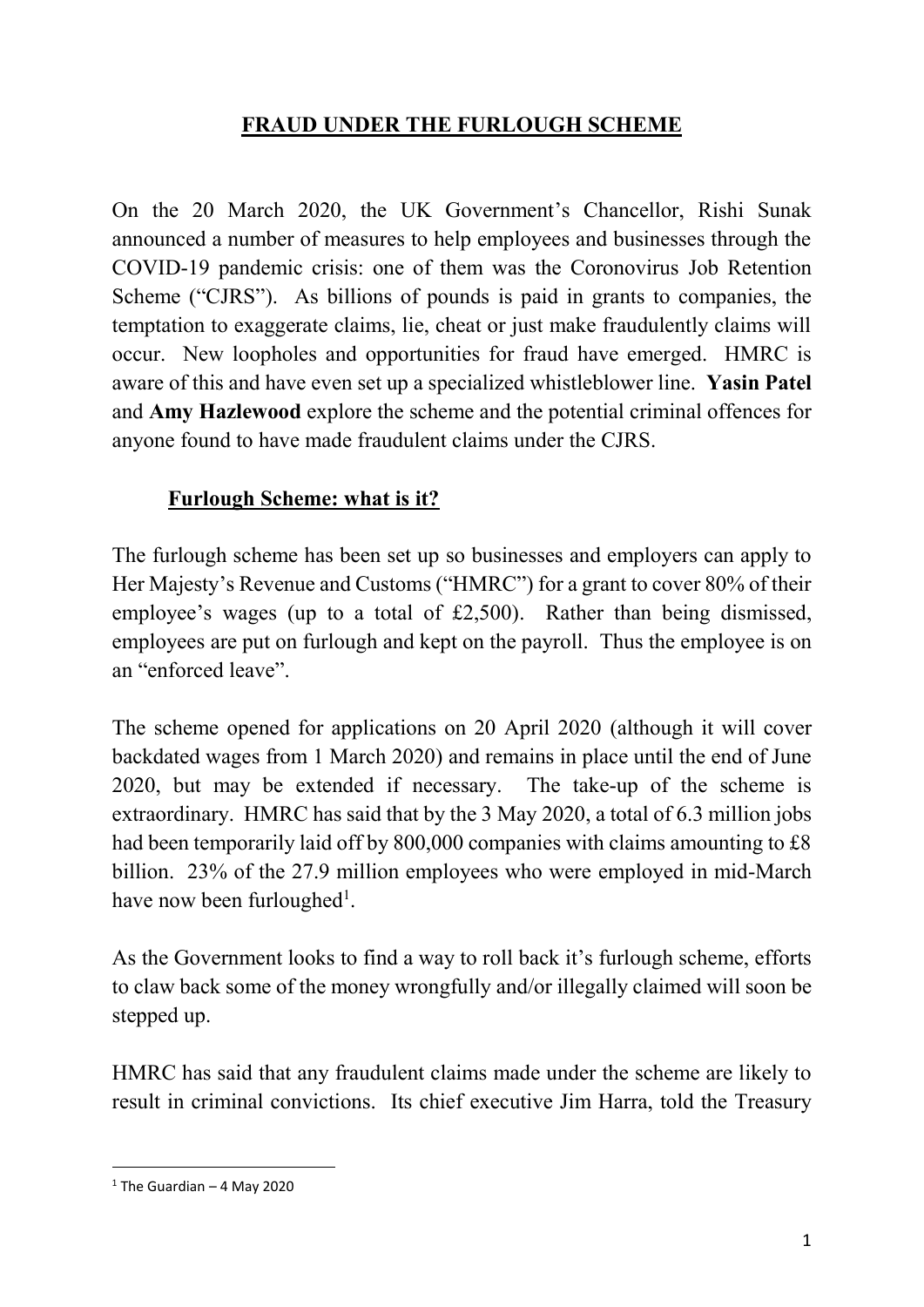select committee on 8 April 2020 that he expected it to be targeted by fraudsters stating,

³*we are going to be paying out a vast sum of money in a rapid period of time. Any scheme like this is a target for organised crime. Any scheme that pays out I'm afraid attracts criminals that want to defraud it and people that are* genuinely entitled to it who inflate their claims"<sup>2</sup>.

Examples of fraudulent claims that could be made under the scheme include:

- 1. Where an employer places an employee on furlough, but instructs an employee to provide work or services that generate an income for them.
- 2. Where an employer allows an individual not usually employed by them to be classed as an employee in order for that employer to access funds from the furlough scheme that they would otherwise not be entitled to.
- 3. Where a company presents false information to HMRC in order to gain access to the funds available through the furlough scheme.

# **Charges**

This article assesses three possible charges the Crown Prosecution Service ("CPS") may bring against those who are suspected of wrongfully claiming furlough funding:

- 1. General offence of Fraud and/or Theft;
- 2. Failing to Prevent Tax Evasion  $-\text{ this is a corporate criminal office aimed}$ at employees or associated persons who facilitate tax evasion;
- 3. Cheating the Public Revenue  $-$  this offence is targeted at individuals who defraud HMRC.

 <sup>2</sup> https://parliamentlive.tv/Event/Index/041436b2-2558-4b82-80a7-9fbd7d24c533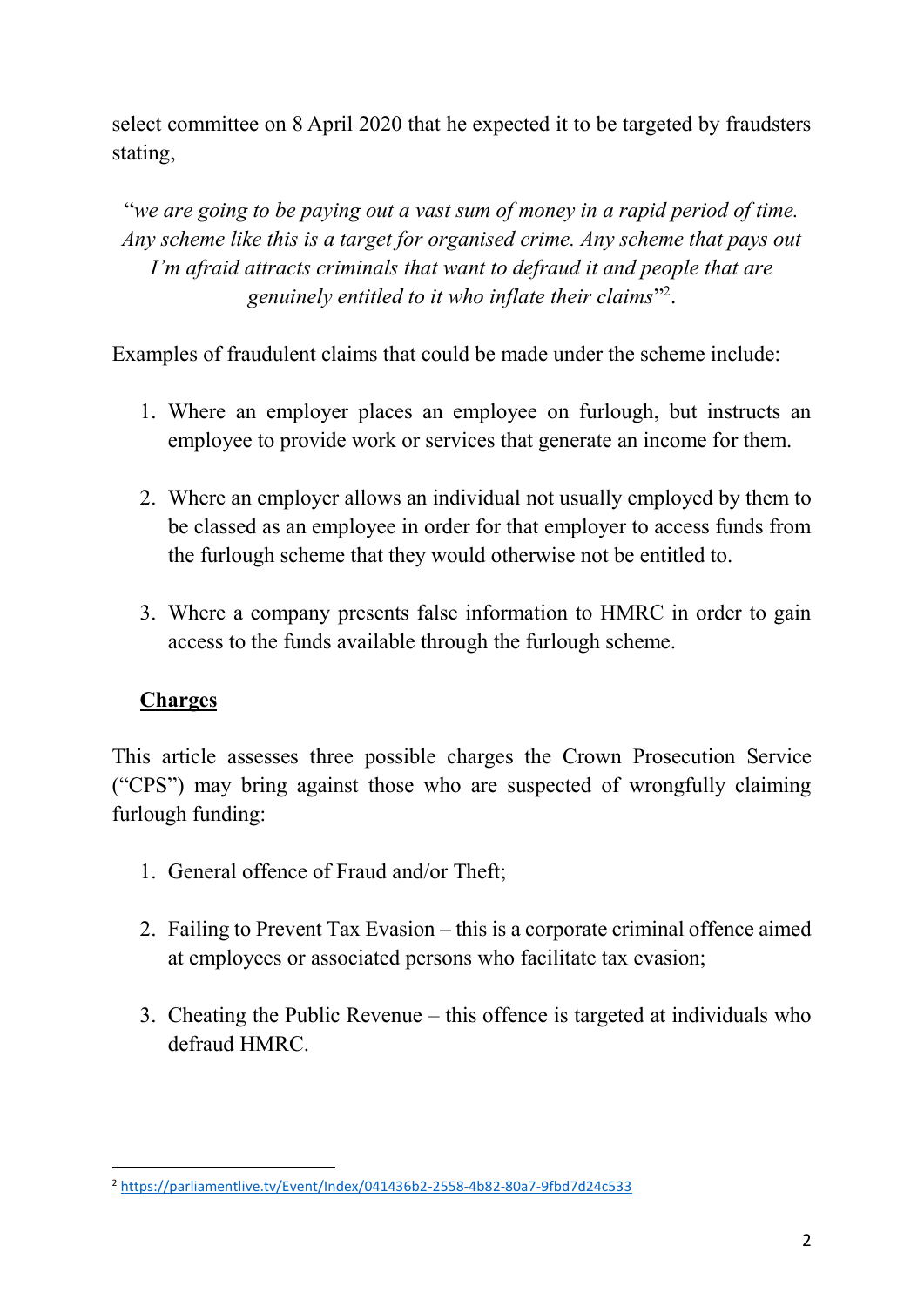### **1. General Offence of Fraud/ Theft**

The Fraud Act 2006 ("the Act") provides for a general offence of fraud with three ways of committing it:

- i. by false representation,
- ii. by failing to disclose information, and
- iii. by abuse of position.

It is an offence to commit fraud by false representation<sup>3</sup>. The representation must be made dishonestly<sup>4</sup>. This test applies also to sections 3 and 4 of the Act. The current definition of dishonesty was established in *Ivey (Appellant) v Genting Casinos*<sup>5</sup> replacing the 2 stage *Ghosh*<sup>6</sup> test with the purely objective test: would the act conducted be one an ordinary, reasonable person consider to be dishonest?

The prosecution must also show that the person makes the representation with the intention of making a gain or causing loss or risk of loss to another<sup>7</sup>. The gain or loss does not actually have to take place. The same requirement applies to conduct criminalised by sections 3 and 4 of the Act.

Directors, for example, who have made a false claim under the CJRS may breach section 2 of the Act, pertaining to fraud by false representation. Directors of companies, if found guilty, may be subject to a fine, community order and/or imprisonment depending on the severity of their fraudulent conduct. A conviction may also lead to possible director disqualification proceedings on the grounds of unfitness.

The Act also makes it an offence to commit fraud by failing to disclose information to another person where there is a legal duty to disclose the information. This may apply to furlough applications that deliberately omit

<sup>&</sup>lt;sup>3</sup> The Fraud Act 2006 s.2

<sup>4</sup> The Fraud Act 2006 s.1(a)

<sup>5</sup> [2017] UKSC 67

<sup>6</sup> R v Ghosh [1982] 2 All ER 689

 $7$  The Fraud Act 2006 s.1(b)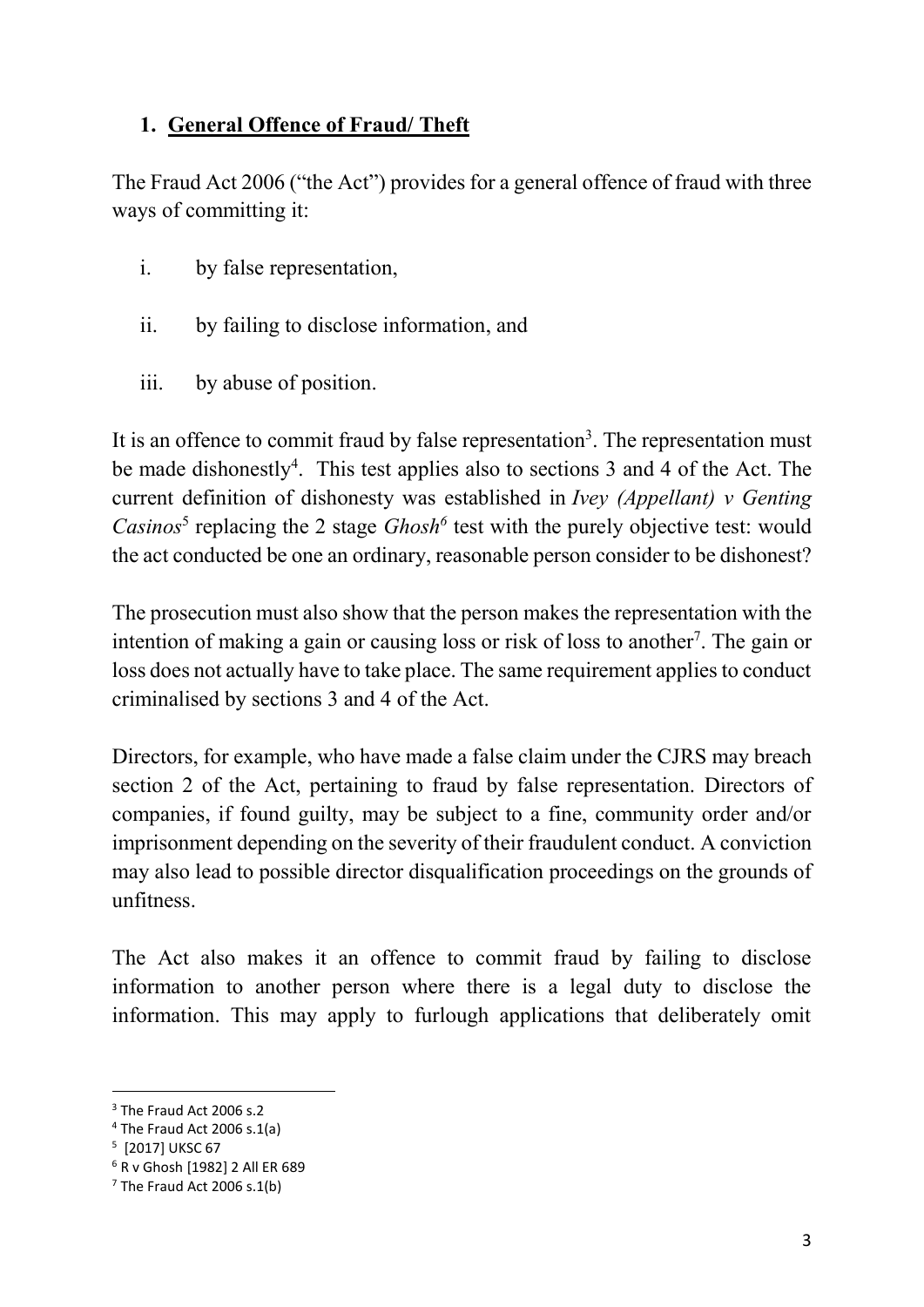information that would otherwise be material to the assessment in receiving the funds.

The maximum custodial sentence of 10 years is the same as for the main existing deception offences and for the common law crime of conspiracy to defraud<sup>8</sup>. Ultimately, it is those sentencing guidelines that would be used to sentence any person found guilty of this offence.

# **2. Failing to Prevent Tax Evasion**

Pursuant to the Criminal Finances Act 2017, it is a corporate criminal offence if a business fails to prevent its employees or any person associated with it from facilitating tax evasion<sup>9</sup>. This is a strict liability offence. This means that the intent on the company's part does not have to be proved in order to obtain a conviction. The only thing that has to be proved is that that there has been criminal tax evasion that has been facilitated by a person or entity who performed services for or on behalf of the business.

However, a business cannot be criminally liable for failing to prevent the facilitation of tax evasion if the facilitator was acting in a personal capacity<sup>10</sup>.

Furthermore, the offence cannot be made out if a person makes a mistake or is careless. It must be proved that the facilitator *knows* that they are committing the offence<sup>11</sup>. Unwittingly facilitating the commission of the offence would not be enough.

A business will also have a defence if it can prove:

i. That it had put in place reasonable prevention procedures to prevent the facilitation of tax evasion taking place<sup>12</sup>, or

 <sup>8</sup> The Fraud Act 2006 s.3

<sup>9</sup> http://www.legislation.gov.uk/ukpga/2017/22/part/3/enacted s.45(1)

<sup>10</sup> http://www.legislation.gov.uk/ukpga/2017/22/part/3/enacted s.45(2)

<sup>11</sup> http://www.legislation.gov.uk/ukpga/2017/22/part/3/enacted s.45 (5)(a)

<sup>12</sup> https://www.gov.uk/government/publications/corporate-offences-for-failing-to-prevent-criminalfacilitation-of-tax-evasion s.45 (2)(a)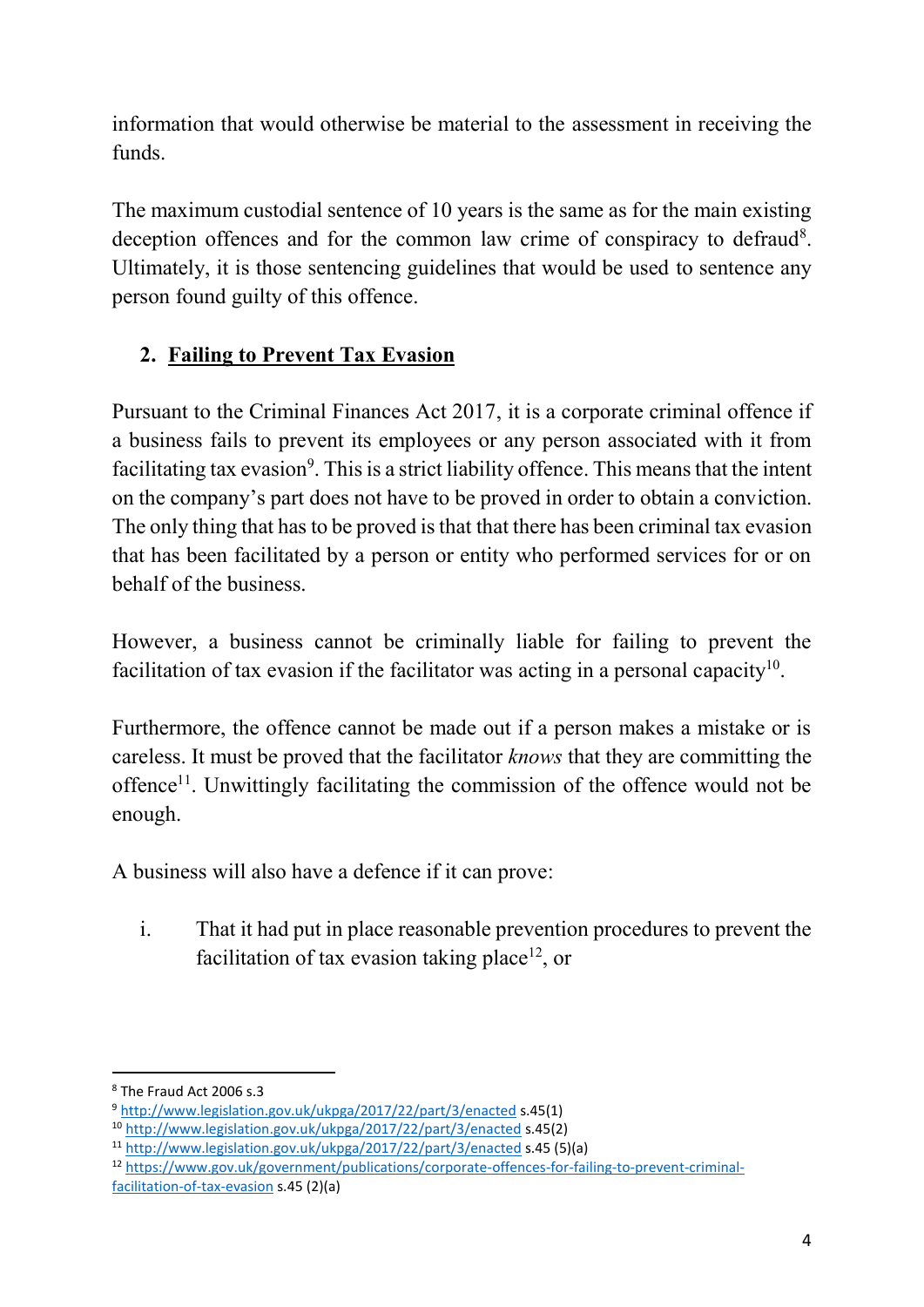ii. That it was not reasonable in the circumstances to expect there to be procedures in place<sup>13</sup>.

### **HMRC Guidance**

To this end, HMRC have published guidance that outlines six guiding principles of the process and procedures that businesses can put in place to limit the risk of representatives criminally facilitating tax evasion $14$ :

- i. Risk assessment
- ii. Proportionality of procedures
- iii. Top level commitment
- iv. Due diligence
- v. Communication and training
- vi. Monitoring and review

The extent to which these measures have to be in place during the COVID-19 pandemic will be a matter for the courts and are likely to be considered on a case by case basis. Difficult questions for the courts lie ahead when presented with these statutory defences. What allowances, if any, will be given to the "reasonable" prevention procedures" required to be put in place to prevent the facilitation of tax evasion taking place during the COVID-19 pandemic. Can it be reasonable in the circumstances to expect there to be procedures in place, or will courts expect them to already be in place given that the legislative requirements, and HMRC guidance have been in place since 2017?

The successful prosecution of this offence could lead to a significant fine<sup>15</sup>. Confiscation must also be considered if either the Crown asks for it or the court

 <sup>13</sup> https://www.gov.uk/government/publications/corporate-offences-for-failing-to-prevent-criminalfacilitation-of-tax-evasion s.45(2)(b)

<sup>14</sup> https://www.gov.uk/government/publications/corporate-offences-for-failing-to-prevent-criminalfacilitation-of-tax-evasion

<sup>15</sup> http://www.legislation.gov.uk/ukpga/2017/22/part/3/enacted s.45(8)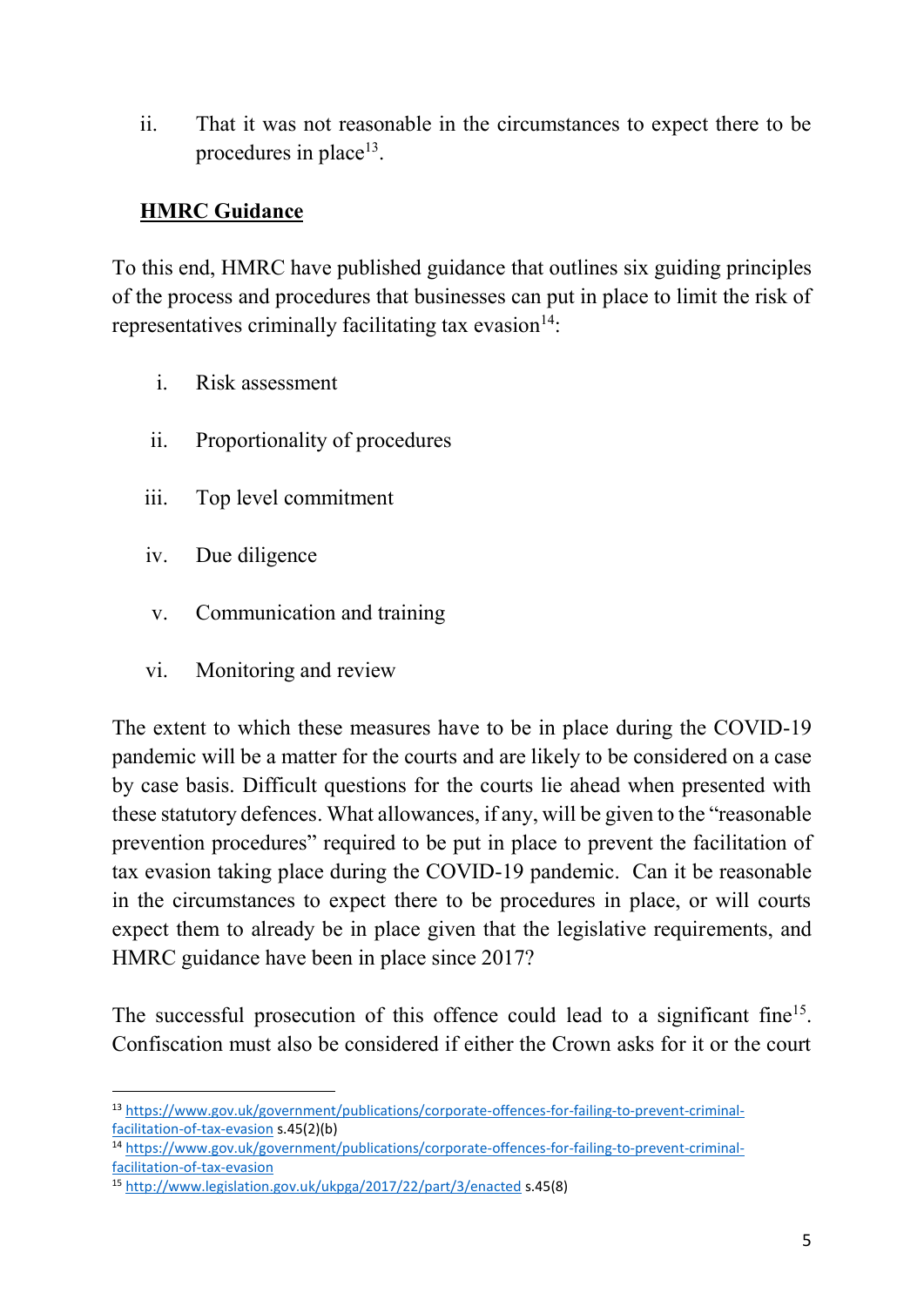thinks that it may be appropriate<sup>16</sup>, but perhaps most detrimental to those convicted will be the reputational damage.

# **3. Cheating the Public Revenue**

It is a common law offence to defraud or '*cheat*' the general public. Cheating the public revenue requires the prosecution to show that the defendant has made a false statement with the intention of defrauding  $HMRC^{17}$ .

The offence is often used to charge individuals who use tax arrangements to avoid paying tax to HMRC. However, as nothing is noted in statute, it could be the preferred charge used by the CPS to charge individuals who they suspect to have used the furlough arrangements to defraud HMRC.

What matters in all fraud cases is whether you were behaving dishonesty (The Ghosh test), and intended to cause a loss to HMRC. The Court of Appeal held in *R v Godir* [2018]<sup>18</sup> that recklessness was not sufficient to convict someone of this offence although wilful blindness as distinct from recklessness could be sufficient grounds to convict.

Deception, however is not necessary in order to commit the offence. In *R v Mavil*<sup>19</sup> the court held that cheating did not necessarily require a false representation, either by words or conduct but could include any form of fraudulent conduct which resulted in diverting money from the Inland Revenue and depriving it of money to which it was entitled.

In this particular case the defendant had a statutory duty to make VAT returns and to pay the VAT due but had dishonestly failed to do either and no further act or omission were required to be alleged or proved in order to establish the offence of cheating the revenue.

To this end, this case indicates that an individual's failure to submit information pertaining to their financial circumstances when applying to the furlough scheme could amount to an offence.

 <sup>16</sup> Proceeds of Crime Act 2002, s.6

<sup>17</sup> R v Hudson [1956] 2 QB 252

<sup>18</sup> EWCA Crim 2294

 $19$  (1987) 84 Cr App Rep 34 and approved in R v Redford (1989) 89 Cr App Rep 1.